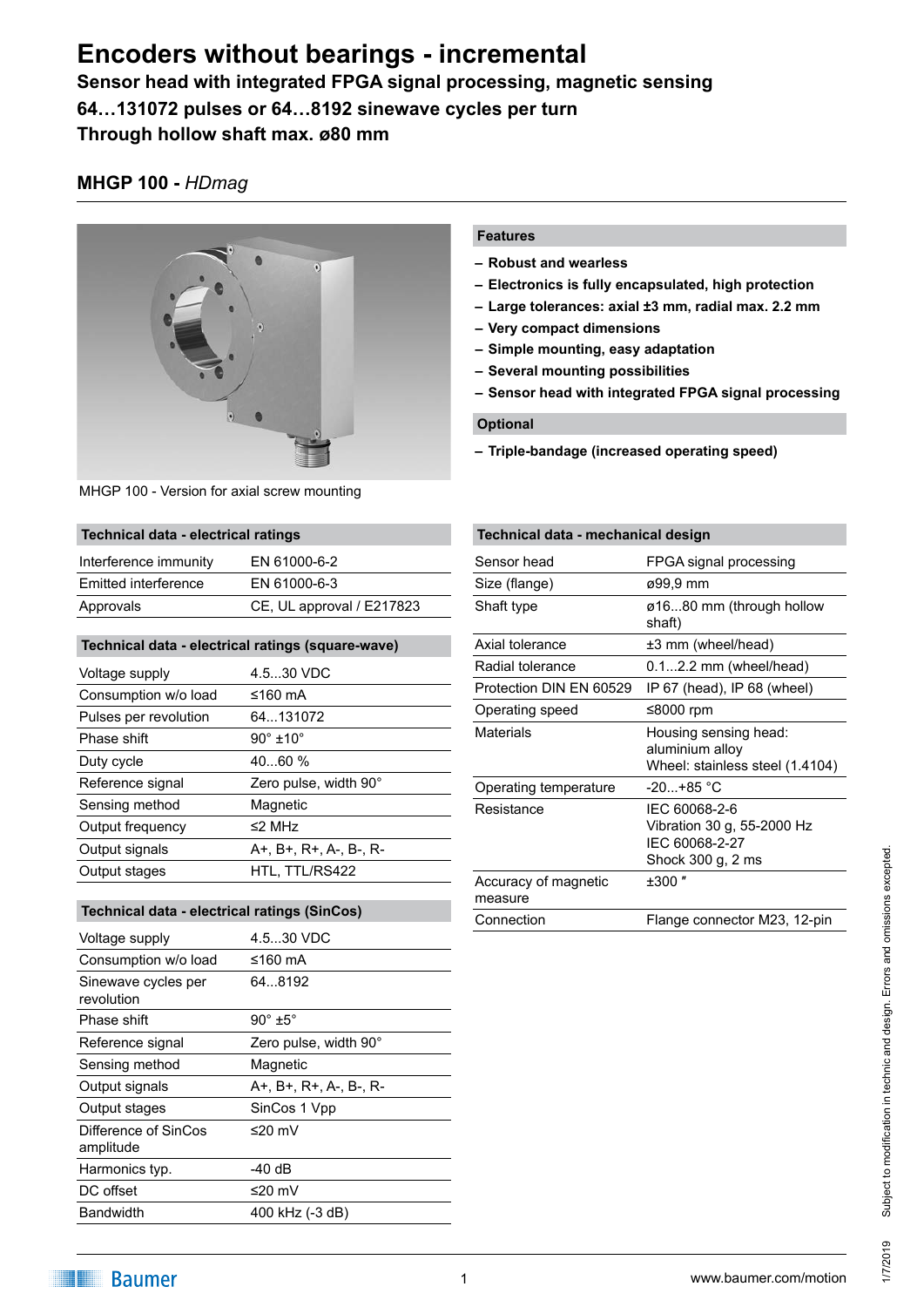# **Encoders without bearings - incremental**

## **Sensor head with integrated FPGA signal processing, magnetic sensing 64…131072 pulses or 64…8192 sinewave cycles per turn Through hollow shaft max. ø80 mm**

| <b>Part number</b> |           |                                                                                                                   |   |   |                                                                                                                                                                                                                                                                                                                                                                                                                                                                                                                                 |  |  |  |  |
|--------------------|-----------|-------------------------------------------------------------------------------------------------------------------|---|---|---------------------------------------------------------------------------------------------------------------------------------------------------------------------------------------------------------------------------------------------------------------------------------------------------------------------------------------------------------------------------------------------------------------------------------------------------------------------------------------------------------------------------------|--|--|--|--|
| <b>MHGP 100</b>    | 5         |                                                                                                                   |   | N | $\mathbf{C}$                                                                                                                                                                                                                                                                                                                                                                                                                                                                                                                    |  |  |  |  |
| B                  | Bandaging | Screw or shrink fit mounting<br>Clamping set mounting<br>Clamping ring mounting<br>Encoder wheel standard bandage | P |   | Pulse number/sinewave cycles - see table<br>Voltage supply / signals<br>4.530 VDC / SinCos<br>R 4.530 VDC / square-wave (TTL)<br>T 5 VDC ±5 % / square-wave (TTL)<br>H 1030 VDC / square-wave (HTL)<br>U $-530$ VDC / square-wave (5 VDC = TTL / 1030 VDC = HTL universal)<br>Mounting type / hollow shaft (ø mm)<br>G38, G45, G50, G55, G60, G65, G70, G75, G80<br>Z16, Z20, Z22, Z25, Z28, Z32, Z35, Z38, Z40, Z42, Z45, Z48, Z50, Z55, Z60, Z63, Z65<br>K25, K30, K32, K38, K40, K45, K48, K50, K55, K56, K60, K65, K70, K75 |  |  |  |  |
| Τ                  |           | Encoder wheel with triple-bandage                                                                                 |   |   |                                                                                                                                                                                                                                                                                                                                                                                                                                                                                                                                 |  |  |  |  |

| Pulse number/sinewave cycles |      |       |        |  |
|------------------------------|------|-------|--------|--|
| 64                           | 512  | 4096  | 32768  |  |
| 128                          | 1024 | 8192  | 65536  |  |
| 256                          | 2048 | 16384 | 131072 |  |

Maximum sinewave cycles 8192 for SinCos output.

| <b>Accessories</b>               |  |
|----------------------------------|--|
| Access to the contract the basic |  |

| <b>Connectors and cables</b> |                           |  |  |  |
|------------------------------|---------------------------|--|--|--|
| HEK 8                        | Sensor cable for encoders |  |  |  |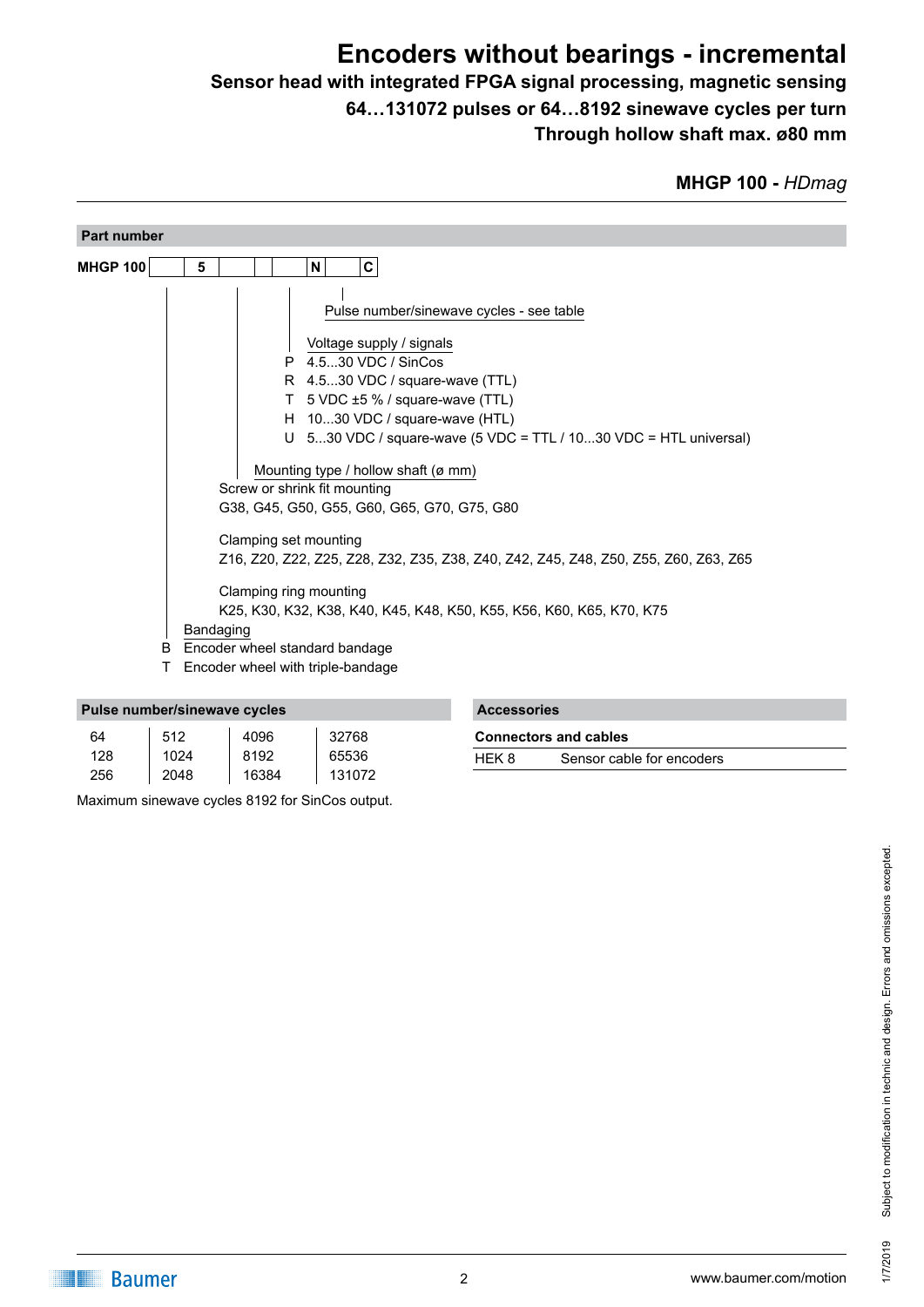## **Encoders without bearings - incremental Sensor head with integrated FPGA signal processing, magnetic sensing 64…131072 pulses or 64…8192 sinewave cycles per turn**

**Through hollow shaft max. ø80 mm**

## **MHGP 100 -** *HDmag*

## **Output signals**

Version with square-wave signals HTL oder TTL at positive rotating direction



Version with SinCos signals at positive rotating direction



### **Terminal assignment**

#### **View A**

Flange connector M23, 12-pin, male contacts, CCW

| Pin                     | Assignment           |
|-------------------------|----------------------|
| 1                       | B-                   |
| $\overline{2}$          | Do not use           |
| $\overline{3}$          | R+ (Zero pulse)      |
| $\overline{\mathbf{4}}$ | R- (Zero pulse inv.) |
| 5                       | A+                   |
| 6                       | A-                   |
| $\overline{7}$          | Do not use           |
| 8                       | B+                   |
| 9                       | Do not use           |
| 10                      |                      |
| 11                      | Do not use           |
| 12                      | +UB                  |
|                         |                      |

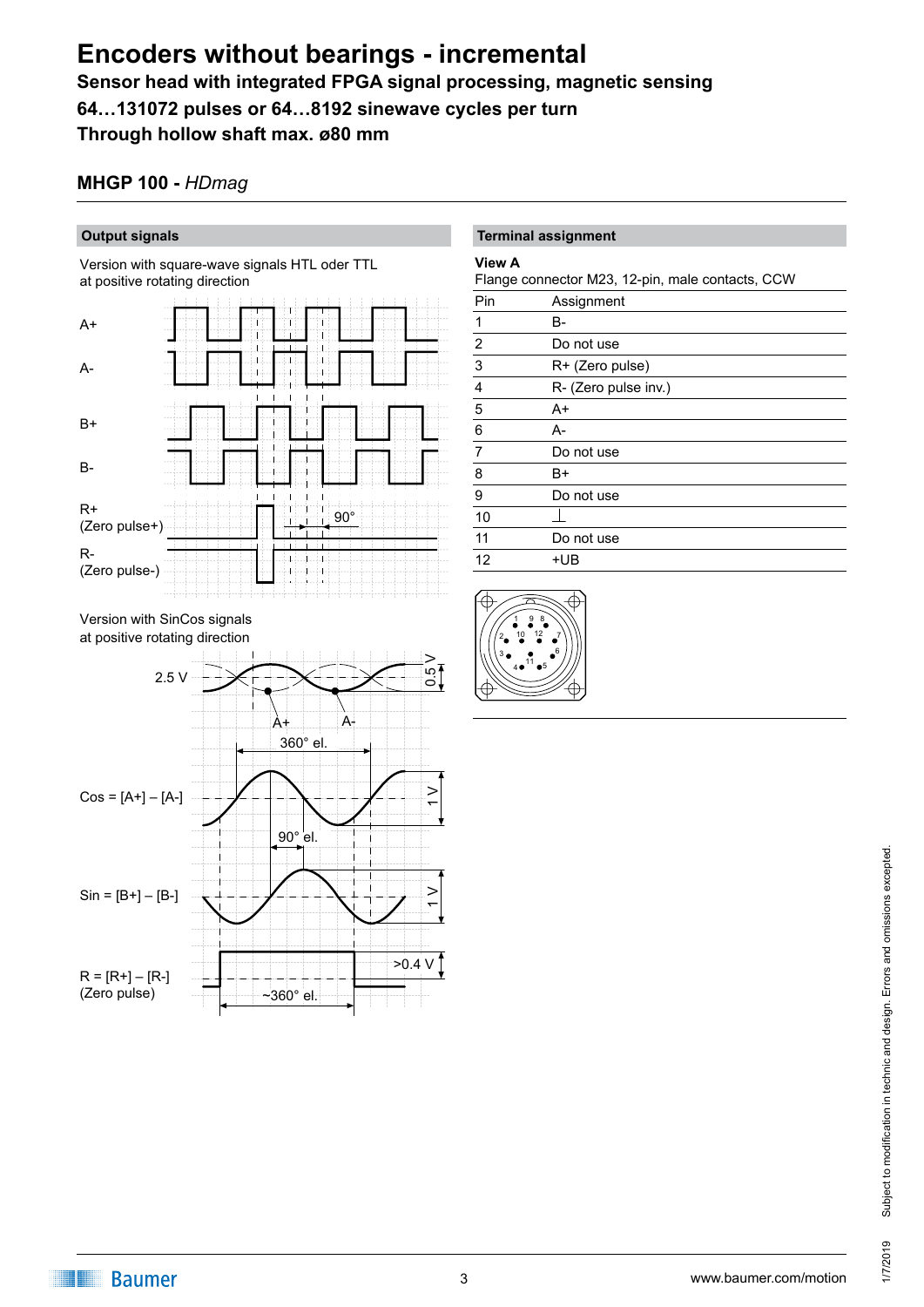## **Encoders without bearings - incremental Sensor head with integrated FPGA signal processing, magnetic sensing 64…131072 pulses or 64…8192 sinewave cycles per turn**

**Through hollow shaft max. ø80 mm**

## **Dimensions**





## **Version for clamping set mounting**